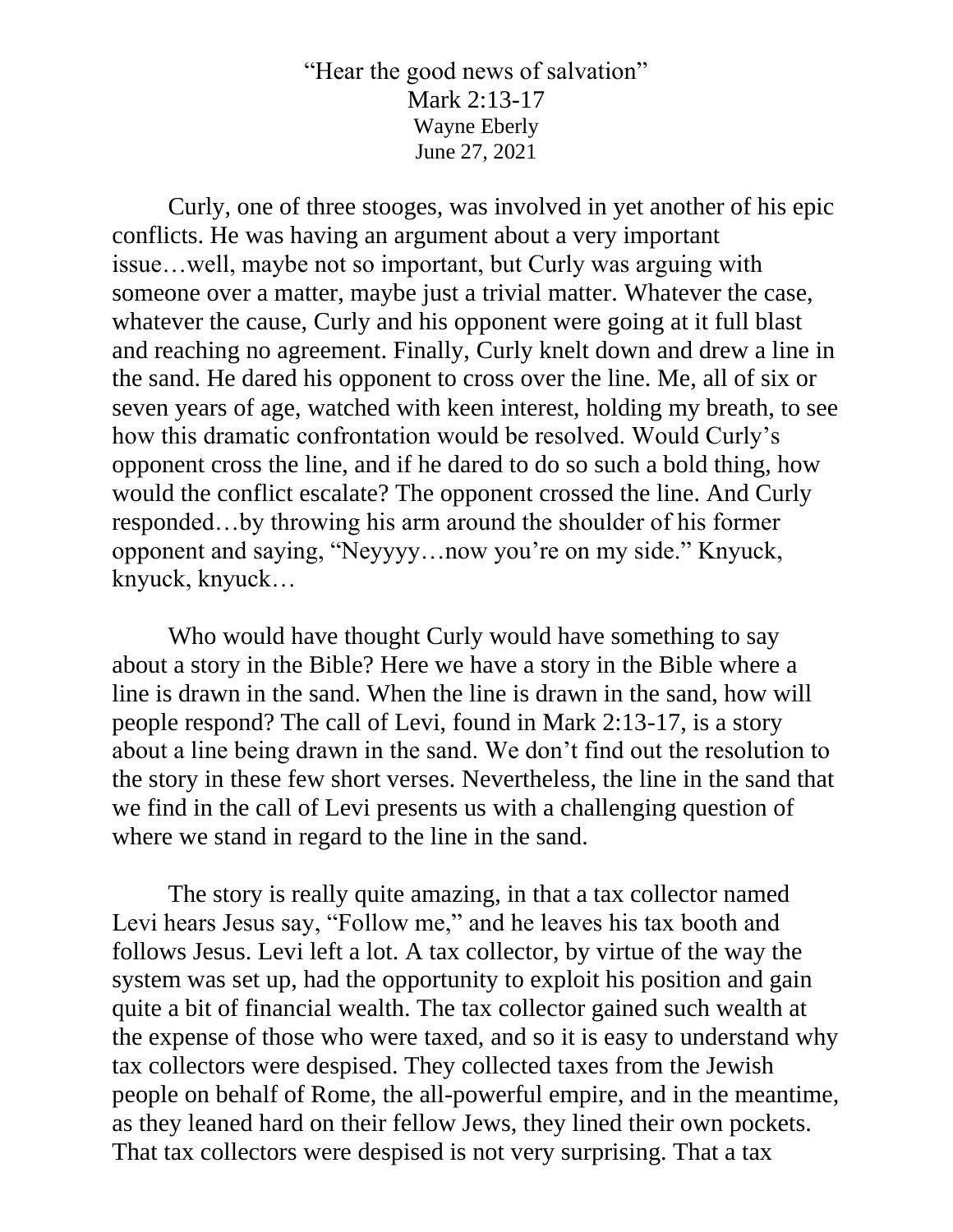collector named Levi would hear Jesus say, "Follow me" and obey him, at the cost of his highly profitable business, now that is surprising.

Levi not only follows Jesus, he and Jesus end up having dinner together. One commentator points out the Greek wording in this story leaves it up in the air as to whether Jesus invites Levi into his house to have dinner...dinner in the home of Jesus...or Levi invites Jesus to have dinner in his house. We know from the reaction that either way it upset the righteous people in this story, the teachers of the law who are identified as Pharisees. Can you imagine if Levi and his crew of fellow tax collectors and sinners all congregated in the home of Jesus? That would be an interesting congregation, to say the least. The New International Version, which I am reading from, chooses to follow the path that tells us Levi has Jesus over. Either way, Jesus is made vulnerable to the question that is more accusation than inquiry, "Why does he eat with tax collectors and sinners?"

When Jesus responds to this accusatory question, his response draws a line in the sand. On one side of the line are those who are healthy and on the other, those who are sick. "It is not the healthy who need a doctor, but the sick." Then he draws the line again. "I have not come to call the righteous, but sinners." There it is. The line in the sand. On one side the righteous and the healthy, on the other side the sick and the sinners.

I'm not used to thinking of Jesus drawing lines in the sand. My vision of Jesus is that he does just the opposite. I think of Jesus including, not excluding. I think of Jesus erasing lines, or as we read in Ephesians 2, tearing down walls of hostility. And yet here he is drawing a line in the sand. Healthy and righteous on one side of the line. Sick and sinners on the other. And Jesus is on the side of the sick and sinners.

If the sick and sinners are on one side of the line with Jesus, who is on the other? Who is on the side of the healthy and the righteous? Mark has referred to a group called the Pharisees. The Pharisees made a concerted effort to live a righteous life. They were separatists in the sense that they kept apart from actions and people that were considered sinful, unclean, or unrighteous. In their defense, they were doing just what they thought scripture instructed, instructions found in passages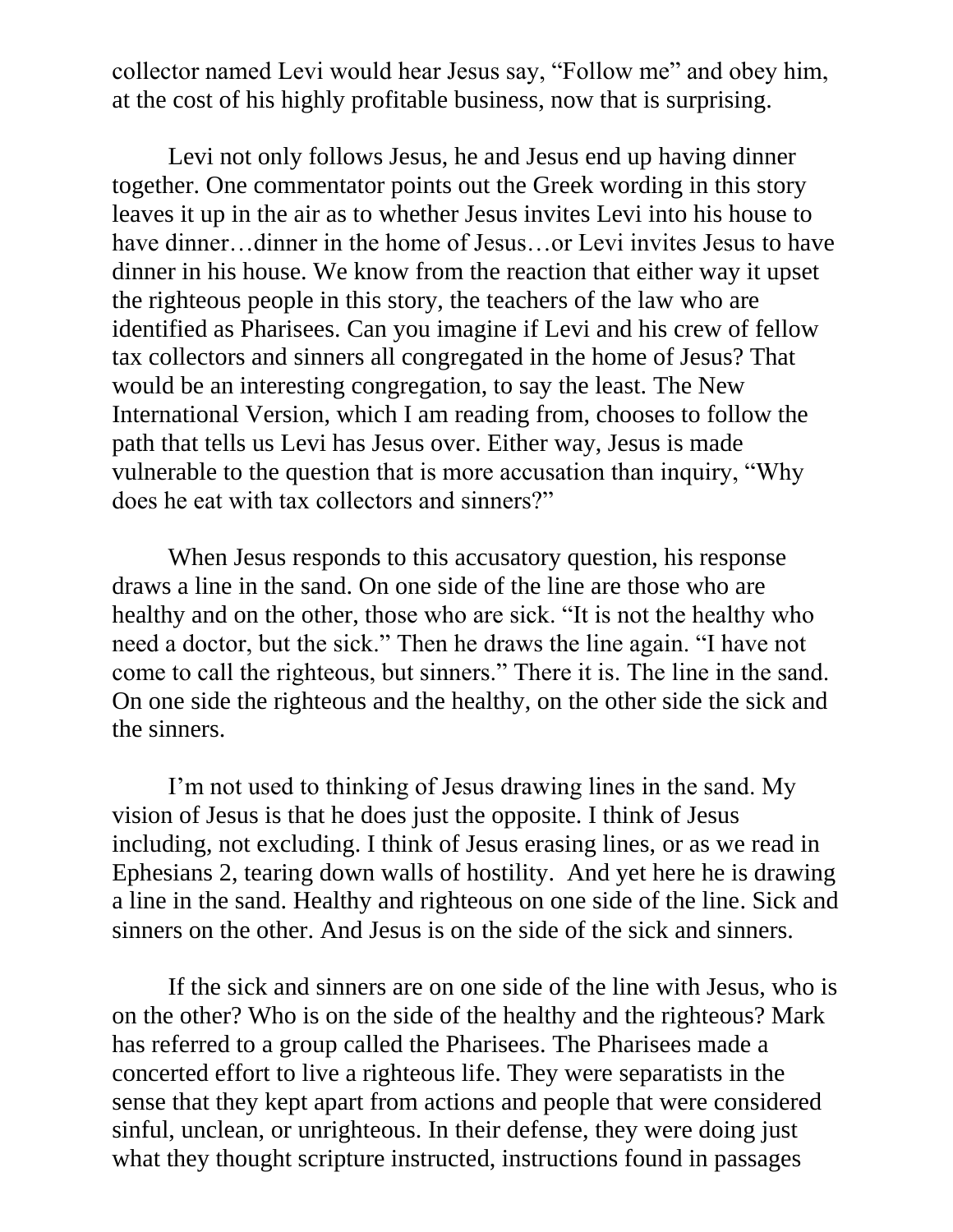such as Psalm 1. "Blessed is the one who does not walk in the counsel of the wicked or stand in the way of sinners or sit in the seat of mockers…" The Pharisees kept away from the wicked, the sinners, and the ones who mocked God and God's ways. Another group, even more conservative than the Pharisees were the Essenes. The Essenes are described as being, "Radically righteous... rigid and legalistic."<sup>1</sup> Some think it was a branch of the Essenes that completely gave up on religious life in Israel and withdrew to form a separate community, the Qumran Community, which is the community that preserved the Dead Sea Scrolls. A more liberal group than the Pharisees was the Sadducees, who assimilated into much of the Greek and Roman culture. The ones who were on the other side of the line from Jesus were not monolithic. They were conservative, some more conservative, and others less conservative, and yet this much is true of all of them. Together, all of them made a judgment about tax collectors and sinners, and that judgment was that the tax collectors and sinners were not to be included.

And here comes Jesus, drawing a line in the sand and standing on the opposite side from the righteous ones, throwing his lot in with the sinners and tax collectors. "I have not come to call the righteous, but sinners." While recognizing that Jesus draws a line in the sand, I am still not convinced his purpose is to be exclusive. When Jesus looked at those on the other side of the line, the Pharisees and Sadducees and Essenes, the Levites and teachers of the law, when he saw them on the other side of the line, I think it is not only possible, but very probable, that Jesus might have said to them, "Hey, do you want to cross the line and be on our side?" You are welcome. Just come on. We would love to have you on our side of the line.

Or, if that isn't agreeable, how about this, we will all come over to your side of the line. I would be glad to bring the sinners and the tax collectors to your house, to your community, to your life. All you have to do is welcome them…to welcome us. When you put it in these terms, we begin to see who the exclusive ones really are, don't we? The righteous don't want anything to do with the sinners and tax collectors. They are not going to cross the line and join Jesus and the sinners and tax collectors, and they would never consider inviting the sinners and tax

<sup>1</sup> Disciple: Becoming Disciples Through Bible Study, p. 139.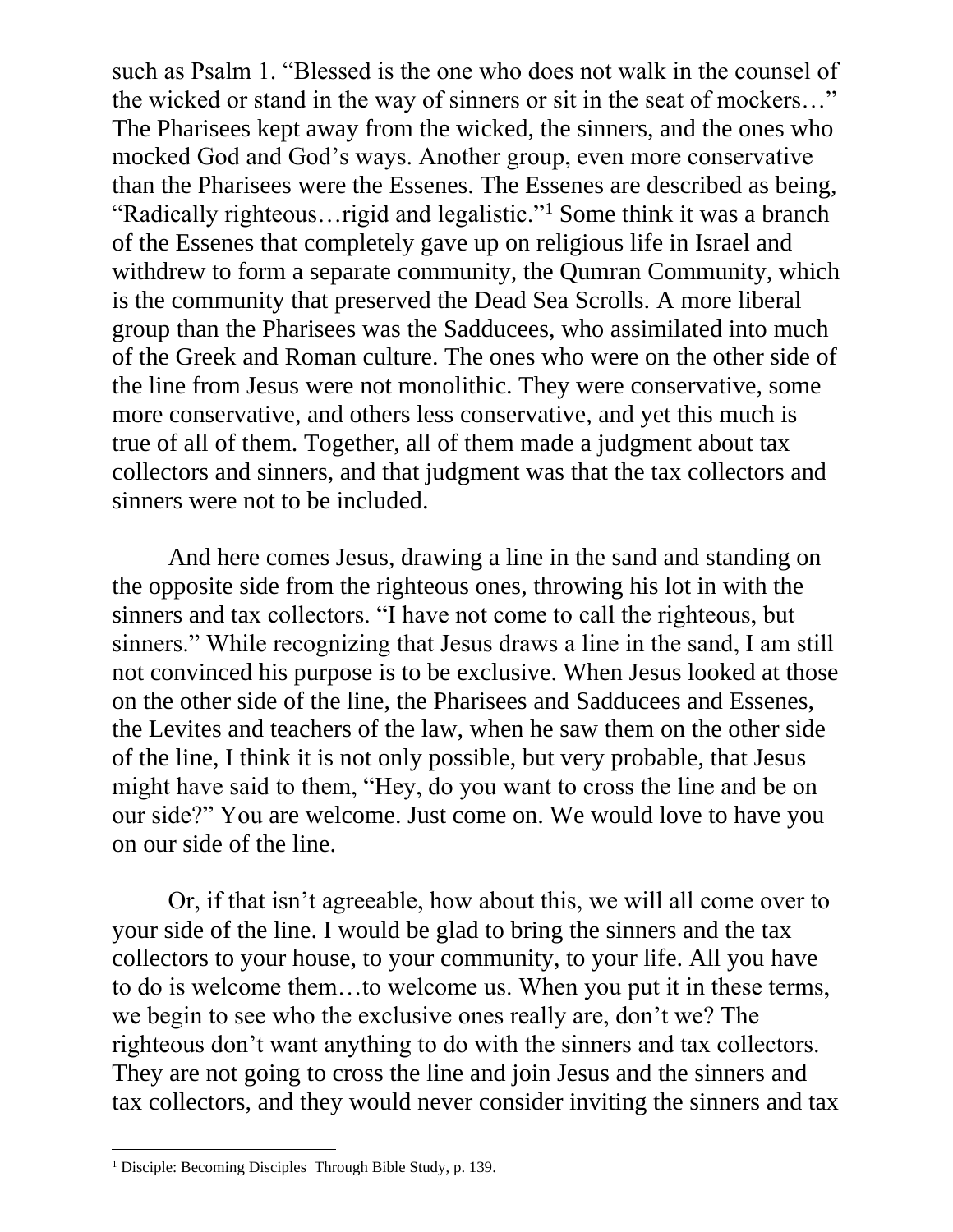collectors to cross the line and come into their lives, into their community, into their homes.

Maybe that is why Jesus chooses to be on the side of the line with the sinners and tax collectors. Jesus came so that people might find a place of belonging in the kingdom of heaven, and if the righteous have drawn a line, saying we are in and you, you sinners and tax collectors are out, then Jesus will take a place on the side of the line with the sinners and tax collectors.

When the "righteous" ones saw Jesus with Levi and his friends, they saw Jesus with a group of tax collectors and sinners. What they failed to see is that there is movement in this story. Levi is no longer sitting at his tax booth. He has left the tax booth. More importantly, he has followed Jesus. Jesus did not come so that people would be the same as they had been. Jesus came to bring a new normal. Levi's life is changing right before our eyes. That is what Jesus called people to do. The first words we hear Jesus say in the Gospel of Mark are, "The time has come. The kingdom of God is near. Repent and believe the good news." The movement we see in this story represents repentance. The movement represents change in the life of Levi. He leaves his tax booth. He follows Jesus. His life shows real change. And if the story immediately before the calling of Levi has any relation to the story of Levi, the story where Jesus heals a paralyzed man as a sign that Jesus has the authority to forgive sins, then we are witnessing a story that speaks not only of repentance and discipleship, but also a story that speaks of forgiveness.

This story clearly shows there is a line in the sand, a line that separates the righteous from the sinners and tax collectors. Jesus crosses that line to bring the good news to sinners and tax collectors. When sinners and tax collectors hear the good news, when they repent, when they accept Jesus, when they follow Jesus, when they leave their past behind, when they experience forgiveness, that line in the sand is erased. And yet this stubborn line persists because there are righteous ones who will not accept that the line has been erased. There are some who insist on calling Levi and his friends "tax collectors and sinners." For them the line in the sand remains.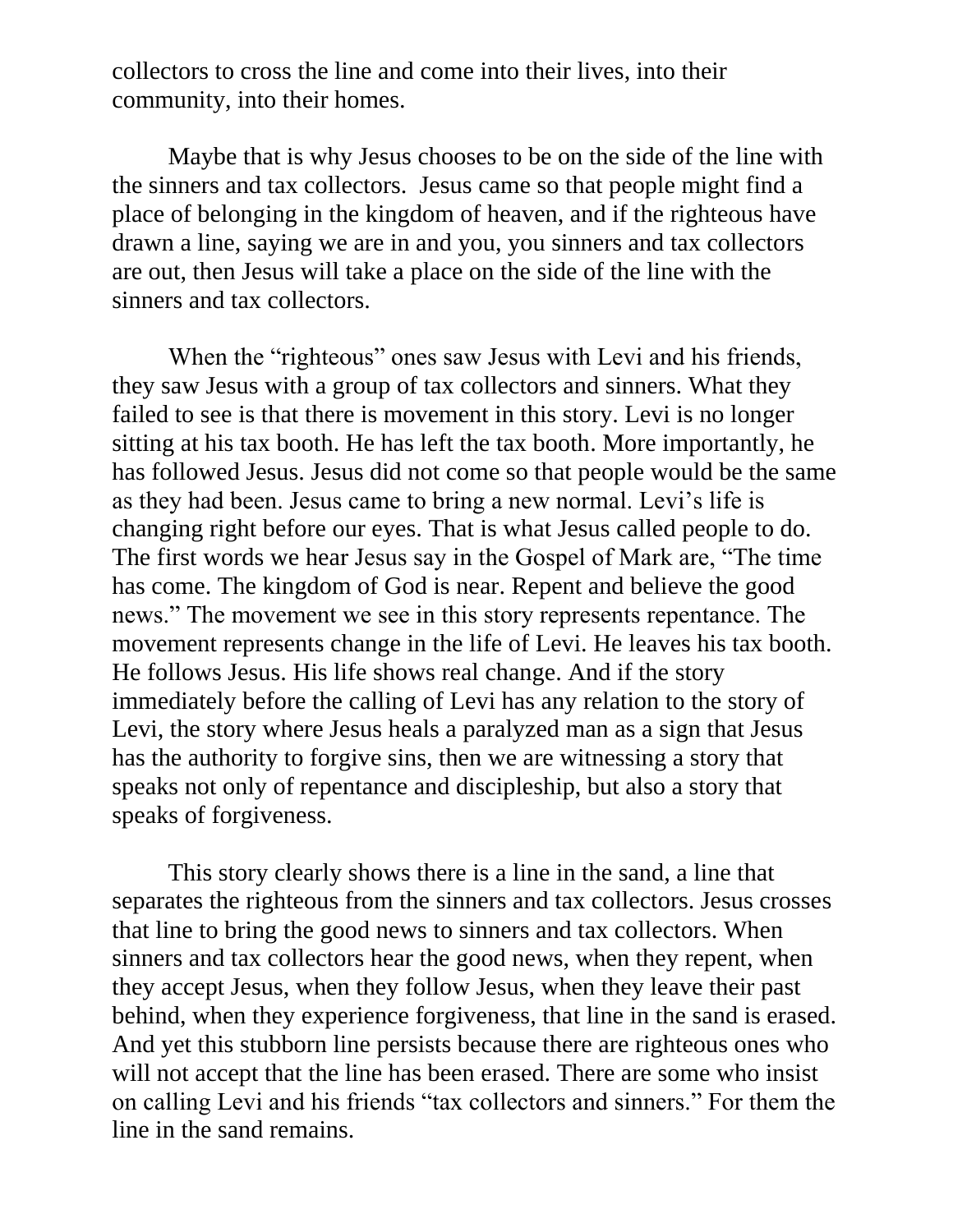The fact that the line in the sand remains for the ones who would consider themselves righteous is a bit of a problem. It turns out God has weighed in on this matter. The place God weighed in was the Old Testament. And God did it numerous times. In the prophet Hosea God spoke to the people of Israel in the  $11<sup>th</sup>$  chapter to lament that even though God chose Israel, delivered Israel out of their bondage in Egypt, led them through the desert, led them to the Promised Land, despite all this Israel turned away from God. Israel was not righteous. In Hosea God points a finger at Israel and says, "You are not righteous." In Isaiah, God points a finger at Israel and says, "You are not righteous." In Jeremiah, in Ezekiel, in the minor prophets, God points the finger. The psalms put it clearly, "There is no one righteous, not even one; there is no one who understands, no one who seeks God. All have turned away." (Psalms 14 and 53, as quoted in Romans 3:10,11)

There is a line in the sand separating sinners from the righteous. But in the eyes of God, there is no one on the side that is righteous. So what does God do? That is the beauty of the prophetic books in the Old Testament. God erases the line. God shows compassion. Read Hosea 11 and you find a movement from a line in the sand, from judgment, to mercy and grace and love. Read the prophet Isaiah and you will see a God who chooses to cross the line separating the righteous and sinners, sending a suffering servant in Isaiah 53 who will bear the sins of God's people and make intercession for their transgressions, for their sins. There is a line in the sand and Jesus clearly crosses it. He who is righteous crosses the line and comes on the side of the sinner. This is not cause for judgment and accusation and criticism and exclusion. This is cause for celebration. This is the good news of the Gospel of Jesus Christ.

When Jesus has dinner in the home of Levi, surrounded by Levi's many friends, it is more than a dinner. It is a preview of a great banquet in heaven when people will come from east and west and north and south to sit together at table in the kingdom. Abraham, the one who would be a blessing to all nations must be sitting back and smiling as he watches the line in the sand being erased. Paul, who knew so well the power of sin and the presence of sin in each one of us and in all of us, and who believed so passionately that the sin of this world had been overcome in the life, death, and resurrection of Jesus must have heard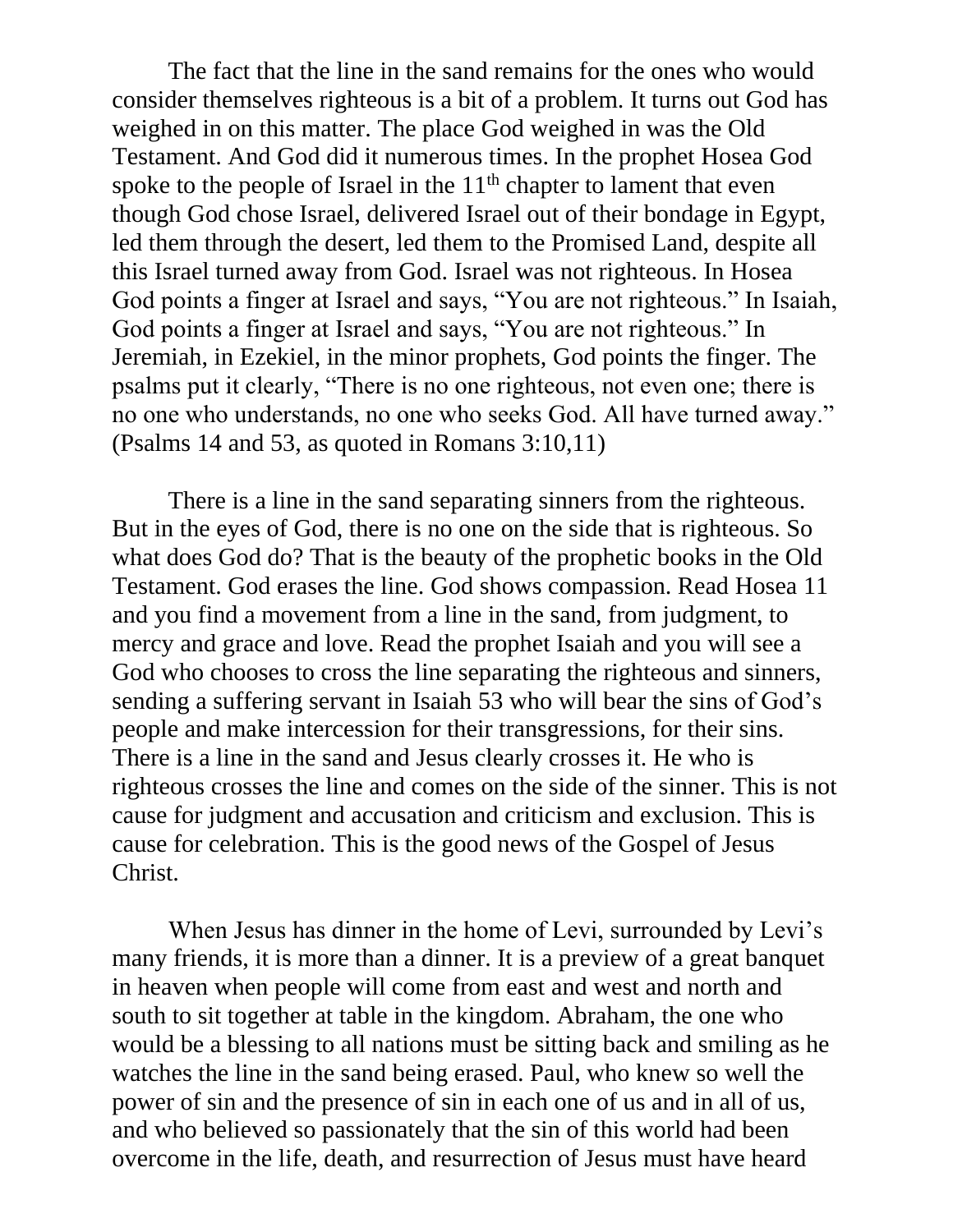this story of Levi and his fellow sinners and given a heartfelt Amen! While we were still sinners Christ showed his love for us…he showed that love by crossing the line that was drawn in the sand. Erasing the line, that took more than just sitting in a home and having a meal. Mark will get us to that, to the time when Jesus speaks of giving his life as a ransom, to the story of the suffering and death and the cross and the grave…but for today we simply learn this amazing and wonderful bit of good news. There is a line in the sand and Jesus crosses over it. He is the friend of sinners and tax collectors.

For those who find themselves on the wrong side of the line, for those of us who are acutely aware that our lives bear the scars of sin and the pain of brokenness, for those of us here today who recognize that we have sinned and fallen short of the glory of God, I offer a little poem that has made a huge difference in my life and in the life of many who have sat on the wrong side of the line and wondered if there was any hope, if there was a future, if there could be forgiveness, if there could be love, if there could be a new beginning. It is a poem that begins like this…

> *It was battered and scarred, And the auctioneer thought it hardly worth his while To waste his time on the old violin, but he held it up with a smile.*

*"What am I bid, good people", he cried, "Who starts the bidding for me?" "One dollar, one dollar, Do I hear two?" "Two dollars, who makes it three?" "Three dollars once, three dollars twice, going for three,"* 

*But, No,* 

*From the room far back a gray bearded man Came forward and picked up the bow, Then wiping the dust from the old violin And tightening up the strings, He played a melody, pure and sweet As sweet as the angel sings.*